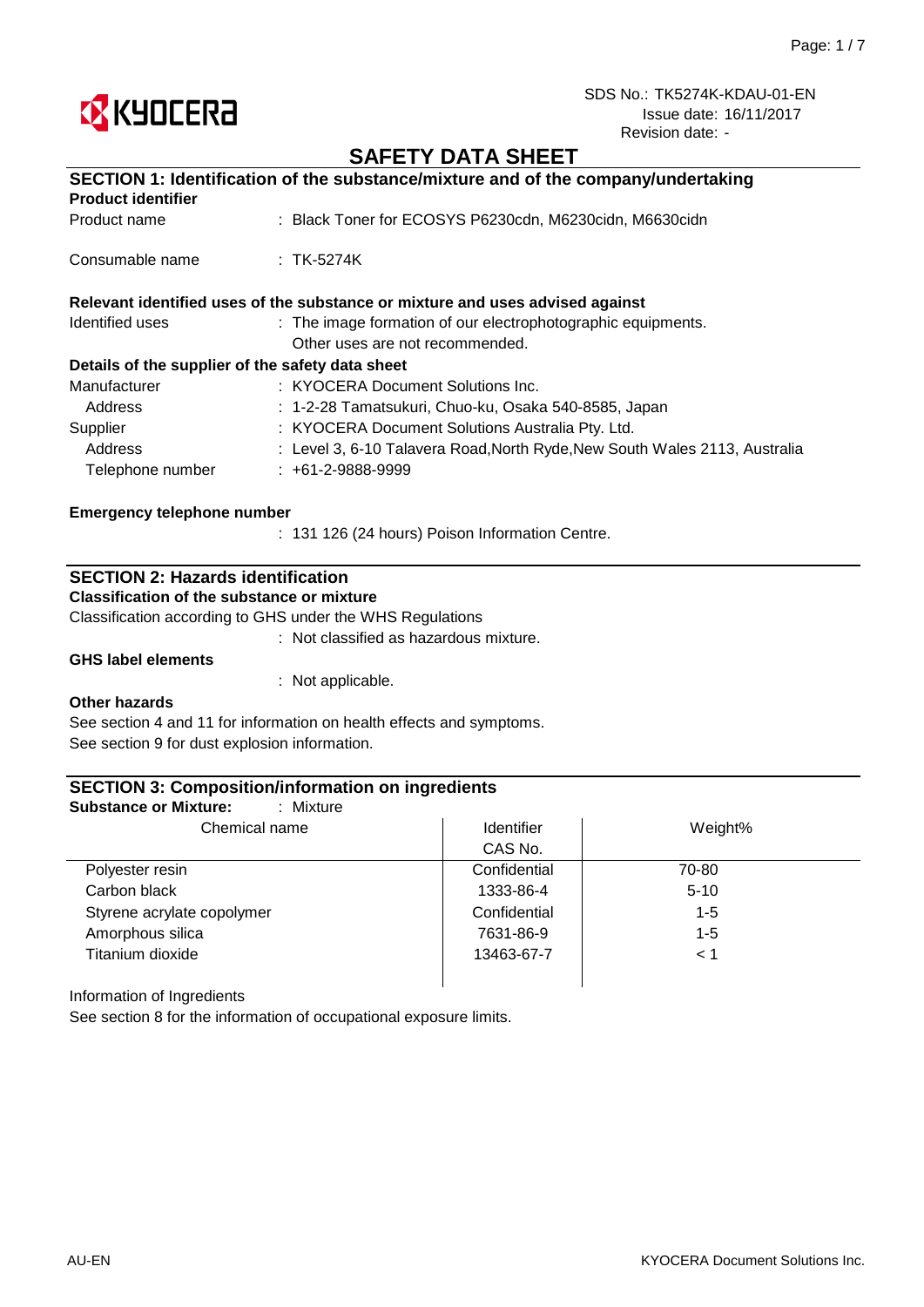



# **SAFETY DATA SHEET**

| <b>SECTION 4: First aid measures</b> |  |  |  |
|--------------------------------------|--|--|--|
|--------------------------------------|--|--|--|

| <b>Description of first aid measures</b> |                                                                                                      |
|------------------------------------------|------------------------------------------------------------------------------------------------------|
| Inhalation                               | : Remove from exposure to fresh air and gargle with plenty of water.                                 |
|                                          | Consult a doctor in case of such symptoms as coughing.                                               |
| <b>Skin Contact</b>                      | : Wash with soap and water.                                                                          |
| Eye Contact                              | : Flush with water immediately and see a doctor if irritating.                                       |
| Ingestion                                | : Rinse out the mouth. Drink one or two glasses of water to dilute.                                  |
|                                          | Seek medical treatment if necessary.                                                                 |
|                                          | Most important symptoms and effects, both acute and delayed                                          |
| Potential health effects and symptoms    |                                                                                                      |
| Inhalation                               | : Prolonged inhalation of excessive dusts may cause lung damage.                                     |
|                                          | Use of this product as intended does not result in prolonged inhalation of<br>excessive toner dusts. |
| Skin contact                             | : Unlikely to cause skin irritation.                                                                 |
| Eye contact                              | : May cause transient eye irritation.                                                                |
| Ingestion                                | : Use of this product as intended does not result in ingestion.                                      |
|                                          | Indication of any immediate medical attention and special treatment needed                           |
|                                          | : No additional information available.                                                               |

| <b>SECTION 5: Firefighting measures</b><br><b>Extinguishing media</b> |                                                                                           |  |  |
|-----------------------------------------------------------------------|-------------------------------------------------------------------------------------------|--|--|
| Suitable extinguishing media                                          | : Water spray, foam, powder, $CO2$ or dry chemical.                                       |  |  |
| Unsuitable extinguishing media                                        | : None specified.                                                                         |  |  |
| Special hazards arising from the substance or mixture                 |                                                                                           |  |  |
| Hazardous combustion products                                         | : Carbon dioxide. Carbon monoxide.                                                        |  |  |
| <b>Advice for firefighters</b>                                        |                                                                                           |  |  |
| Fire-fighting procedures                                              | : Pay attention not to blow away dust.                                                    |  |  |
|                                                                       | Drain water off around and decrease the atmosphere temperature to<br>extinguish the fire. |  |  |
| Protective equipment for firefighters                                 | : None specified.                                                                         |  |  |

## **SECTION 6: Accidental release measures**

**Personal precautions, protective equipment and emergency procedures**

: Avoid inhalation, ingestion, eye and skin contact in case of accidental release. Avoid formation of dust. Provide adequate ventilation.

#### **Environmental precautions**

: Do not allow to enter into surface water or drains.

#### **Methods and material for containment and cleaning up**

Method for cleaning up  $\qquad \qquad :$  Gather the released powder not to blow away and wipe up with a wet cloth.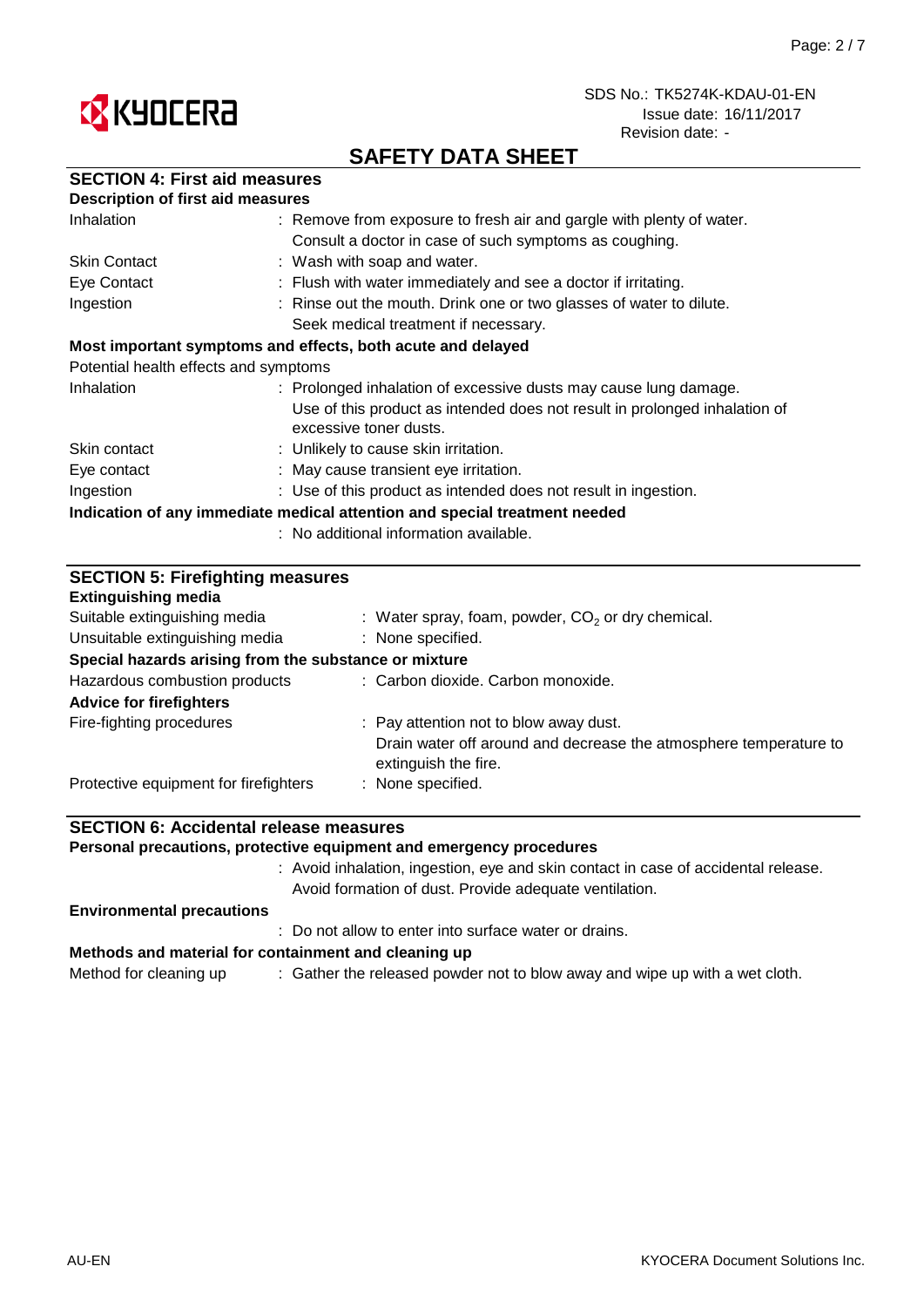

# **SAFETY DATA SHEET**

### **SECTION 7: Handling and storage**

### **Precautions for safe handling**

: Do not attempt to force open or destroy the toner container or unit. See installation guide of this product.

#### **Conditions for safe storage, including any incompatibilities**

: Keep the toner container or unit tightly closed and store in a cool, dry and dark place keeping away from fire. Keep out of the reach of children.

### **SECTION 8: Exposure controls/personal protection**

### **Control parameters**

(Reference data)

US ACGIH TLV (TWA)

Particles: 10 ㎎/㎥ (Inhalable particles), 3 ㎎/㎥ (Respirable particles) Carbon black: 3 ㎎/㎥ (Inhalable fraction) Titanium dioxide: 10 mg/m<sup>3</sup>

### US OSHA PEL (TWA)

Particles: 15 ㎎/㎥ (Total dust), 5 ㎎/㎥ (Respirable fraction) Carbon black: 3.5 mg/m<sup>3</sup> Amorphous silica: 80 mg/m<sup>3</sup>/%SiO<sub>2</sub> Titanium dioxide: 15 ㎎/㎥ (Total dust)

Australian exposure standards : Workplace Exposure Standards for Airborne Contaminants, Appendix A

Carbon black: TWA 3 mg/m<sup>3</sup> Titanium dioxide: TWA 10  $mg/m<sup>3</sup>$ 

#### **Exposure controls**

| Appropriate engineering controls | : Special ventilator is not required under normal intended use.          |
|----------------------------------|--------------------------------------------------------------------------|
|                                  | Use in a well ventilated area.                                           |
| Personal protective equipment    | : Respiratory protection, eye protection, hand protection, skin and body |
|                                  | protection are not required under normal intended use.                   |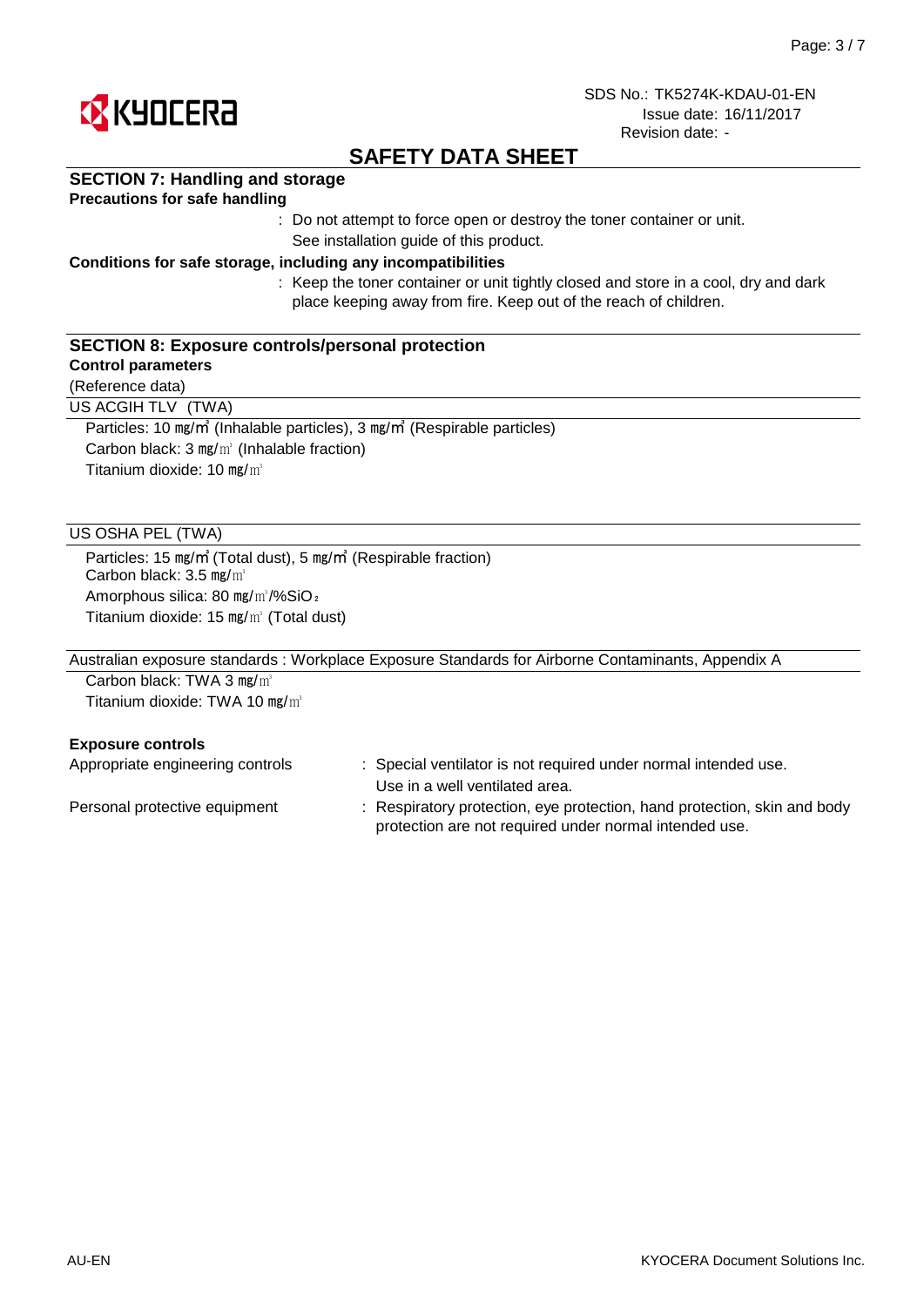

# **SAFETY DATA SHEET**

## **SECTION 9: Physical and chemical properties**

**Information on basic physical and chemical properties**

| Physical state                          | : Solid.                                                  |
|-----------------------------------------|-----------------------------------------------------------|
|                                         | (Fine powder)                                             |
| Color                                   | : Black.                                                  |
| Odor                                    | Odorless.                                                 |
| Odor threshold                          | : No data available.                                      |
| pH                                      | : No data available.                                      |
| Melting point                           | : $100-120$ °C<br>(Toner)                                 |
| Initial boiling point and boiling range | : No data available.                                      |
| Flash point                             | : No data available.                                      |
| Evaporation rate                        | : No data available.                                      |
| Flammability (solid, gas)               | : No data available.                                      |
| Upper/lower flammability or explosive   | : No data available.                                      |
| limits                                  |                                                           |
| Vapour pressure                         | $:$ No data available.                                    |
| Vapour density                          | : No data available.                                      |
| Relative density                        | 1.2-1.4 $g/cm^{3}$<br>(Toner)                             |
| Solubility(ies)                         | : Almost insoluble in water.                              |
| Partition coefficient: n-octanol/water  | : No data available.                                      |
| Auto-ignition temperature               | : No data available.                                      |
| Decomposition temperature               | : No data available.                                      |
| <b>Viscosity</b>                        | : No data available.                                      |
| Explosive properties                    | : No data available.                                      |
| Oxidising properties                    | : No data available.                                      |
| <b>Other information</b>                |                                                           |
| Dust explosion properties               | : Dust explosion is improbable under normal intended use. |
|                                         |                                                           |

Experimental explosiveness of toner is classified into the same rank such kind of powder as flour, dry milk and resin powder according to the pressure rising speed.

| <b>SECTION 10: Stability and reactivity</b> |                                                                      |
|---------------------------------------------|----------------------------------------------------------------------|
| <b>Reactivity</b>                           | : No data available.                                                 |
| <b>Chemical stability</b>                   | : This product is stable under normal conditions of use and storage. |
| <b>Possibility of hazardous reactions</b>   | : Hazardous reactions will not occur.                                |
| <b>Conditions to avoid</b>                  | : None specified.                                                    |
| Incompatible materials                      | : None specified.                                                    |
| <b>Hazardous decomposition products</b>     | : Hazardous decomposition products are not to be produced.           |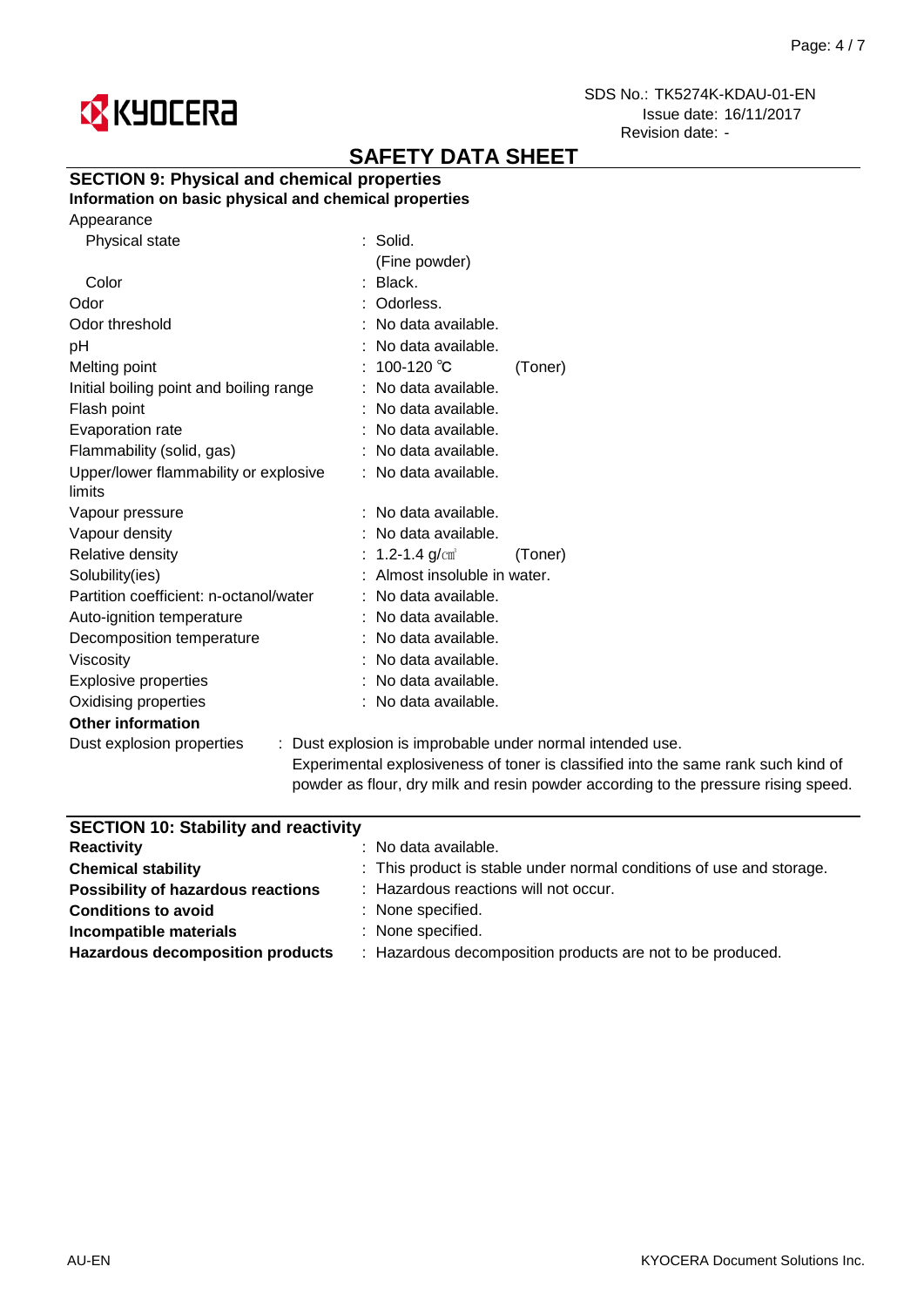

# **SAFETY DATA SHEET**

## **SECTION 11: Toxicological information**

### **Information on toxicological effects**

| Acute toxicity                                                                    |                                                                                                                                                                                                                                     |
|-----------------------------------------------------------------------------------|-------------------------------------------------------------------------------------------------------------------------------------------------------------------------------------------------------------------------------------|
| Oral $(LD_{50})$                                                                  | $:$ > 2000 mg/kg (rat)<br>(Based on test result of similar product.) (Toner)                                                                                                                                                        |
| Dermal $(LD_{50})$                                                                | : No data available.<br>(Toner)                                                                                                                                                                                                     |
| Inhalation $(LC_{50}(4hr))$<br>Skin corrosion/irritation<br>Acute skin irritation | $:$ > 5.0 mg/l (rat)<br>(Based on test result of similar product.) (Toner)<br>: Non-irritant (rabbit)<br>(Based on test result of similar product.) (Toner)                                                                         |
| Serious eye damage/irritation<br>Acute eye irritation                             | : Minimal irritant (rabbit)<br>(Based on test result of similar product.) (Toner)                                                                                                                                                   |
| Respiratory or skin sensitisation<br>Skin sensitisation                           | : Non-sensitiser (mouse)<br>(Based on test result of similar product.) (Toner)                                                                                                                                                      |
| Germ cell mutagenicity                                                            | : Ames Test is Negative.<br>(Toner)                                                                                                                                                                                                 |
| Carcinogenicity                                                                   | Information of Ingredients : No mutagen, according to MAK, TRGS905 and (EC) No 1272/2008 Annex VI.                                                                                                                                  |
|                                                                                   | Information of Ingredients : No carcinogen or potential carcinogen according to IARC, Japan Association on<br>Industrial Health, ACGIH, EPA, OSHA, NTP, MAK, California Proposition 65,<br>TRGS 905 and (EC) No 1272/2008 Annex VI. |
| (except carbon black and titanium dioxide)                                        |                                                                                                                                                                                                                                     |
|                                                                                   | The IARC reevaluated carbon black and titanium dioxide as a Group 2B carcinogen (possibly carcinogenic to                                                                                                                           |

humans) as the result of inhalation exposure test in rats. But, oral/skin test does not show carcinogenicity. (\*2) The evaluation of carbon black is based upon the development of lung tumors in rat receiving chronic inhalation exposures to free carbon black at level that induce particle overload of the lung.

The studies performed in animal models other than rats have not demonstrated an association between carbon black and lung tumors. Moreover, a two-years cancer bioassay using a typical toner preparation containing carbon black demonstrated no association between toner exposure and tumor development in rats. (\*1) In the animal chronic inhalation studies for titanium dioxide, the lung tumor was observed in only rats. It is estimated that this is attributed to the overload of rat's lung clearance mechanism (overload phenomenon). (\*3) The inhalation of excessive titanium dioxide dose not occur in normal use of this product. Also, epidemiological studies to date have not revealed any evidence of the relation between occupational exposure to titanium dioxide and respiratory tract diseases.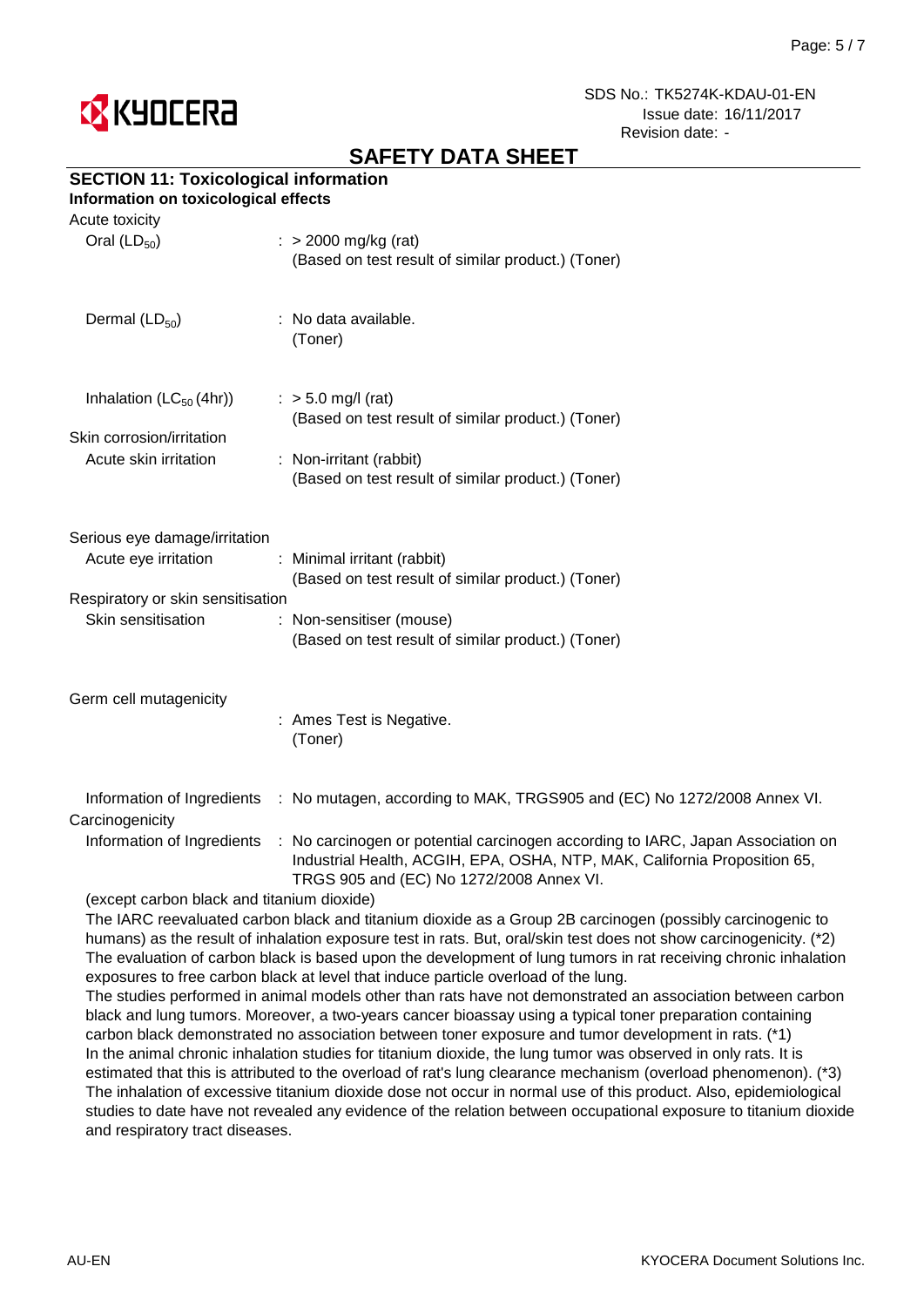

# **SAFETY DATA SHEET**

| Reproductive toxicity                                                        |                                                                                                                                                                                                                                                                                                                                                                                                                                                                                                                     |
|------------------------------------------------------------------------------|---------------------------------------------------------------------------------------------------------------------------------------------------------------------------------------------------------------------------------------------------------------------------------------------------------------------------------------------------------------------------------------------------------------------------------------------------------------------------------------------------------------------|
| Information of Ingredients                                                   | : No reproductive toxicant according to MAK, California Proposition 65, TRGS905<br>and (EC) No 1272/2008 Annex VI.                                                                                                                                                                                                                                                                                                                                                                                                  |
| STOT-single exposure                                                         | : No data available.                                                                                                                                                                                                                                                                                                                                                                                                                                                                                                |
| STOT-repeated exposure                                                       | : No data available.                                                                                                                                                                                                                                                                                                                                                                                                                                                                                                |
| Aspiration hazard                                                            | No data available.                                                                                                                                                                                                                                                                                                                                                                                                                                                                                                  |
| Chronic effects                                                              | : In a study in rats by chronic inhalation exposure to a typical toner, a mild to<br>moderate degree of lung fibrosis was observed in 92% of the rats in the high<br>concentration (16 mg/m <sup>2</sup> ) exposure group, and a minimal to mild degree of fibrosis<br>was noted in 22% of the animal in the middle $(4 \text{ mg/m}^3)$ exposure group. (*1)<br>But no pulmonary change was reported in the lowest (1 mg/m <sup>3</sup> ) exposure group, the<br>most relevant level to potential human exposures. |
| Other information                                                            | : No data available.                                                                                                                                                                                                                                                                                                                                                                                                                                                                                                |
|                                                                              |                                                                                                                                                                                                                                                                                                                                                                                                                                                                                                                     |
| <b>SECTION 12: Ecological information</b>                                    |                                                                                                                                                                                                                                                                                                                                                                                                                                                                                                                     |
| <b>Ecotoxicity</b>                                                           | No data available.                                                                                                                                                                                                                                                                                                                                                                                                                                                                                                  |
| <b>Persistence and degradability</b>                                         | No data available.                                                                                                                                                                                                                                                                                                                                                                                                                                                                                                  |
| <b>Bioaccumulative potential</b>                                             | No data available.                                                                                                                                                                                                                                                                                                                                                                                                                                                                                                  |
| <b>Mobility in soil</b>                                                      | No data available.                                                                                                                                                                                                                                                                                                                                                                                                                                                                                                  |
| Other adverse effects                                                        | No additional information available.                                                                                                                                                                                                                                                                                                                                                                                                                                                                                |
|                                                                              |                                                                                                                                                                                                                                                                                                                                                                                                                                                                                                                     |
| <b>SECTION 13: Disposal considerations</b><br><b>Waste treatment methods</b> | : Do not attempt to incinerate the toner container or unit and the waste toner                                                                                                                                                                                                                                                                                                                                                                                                                                      |
|                                                                              | yourself. Dangerous sparks may cause burn.                                                                                                                                                                                                                                                                                                                                                                                                                                                                          |
|                                                                              | Any disposal practice should be done under conditions which meet local, state and                                                                                                                                                                                                                                                                                                                                                                                                                                   |
|                                                                              | federal laws and regulations relating to waste (contact local or state environmental                                                                                                                                                                                                                                                                                                                                                                                                                                |
|                                                                              | agency for specific rules).                                                                                                                                                                                                                                                                                                                                                                                                                                                                                         |
|                                                                              |                                                                                                                                                                                                                                                                                                                                                                                                                                                                                                                     |
| <b>SECTION 14: Transport information</b>                                     |                                                                                                                                                                                                                                                                                                                                                                                                                                                                                                                     |
| UN number                                                                    | None.                                                                                                                                                                                                                                                                                                                                                                                                                                                                                                               |
| UN proper shipping name                                                      | None.                                                                                                                                                                                                                                                                                                                                                                                                                                                                                                               |
| <b>Transport hazard class(es)</b>                                            | None.                                                                                                                                                                                                                                                                                                                                                                                                                                                                                                               |
| <b>Packing group</b>                                                         | None.                                                                                                                                                                                                                                                                                                                                                                                                                                                                                                               |
| <b>Environmental hazards</b>                                                 | None.                                                                                                                                                                                                                                                                                                                                                                                                                                                                                                               |
| Special precautions for user                                                 | : No additional information available.                                                                                                                                                                                                                                                                                                                                                                                                                                                                              |
|                                                                              | Transport in bulk according to Annex II of MARPOL73/78 and the IBC Code                                                                                                                                                                                                                                                                                                                                                                                                                                             |
|                                                                              | : Not applicable.                                                                                                                                                                                                                                                                                                                                                                                                                                                                                                   |

### **SECTION 15: Regulatory information**

US regulations **Safety, health and environmental regulations/legislation specific for the substance or mixture**

All ingredients in this product comply with order under TSCA.

Canada regulations

This product is not a WHMIS-controlled product, since we consider it as a Manufactured article.

EU regulations

This product is not classified as hazardous mixture according to Regulation (EC) No 1272/2008 (CLP).

This product does not contain substances which present a health or environmental hazard within the meaning of CLP.